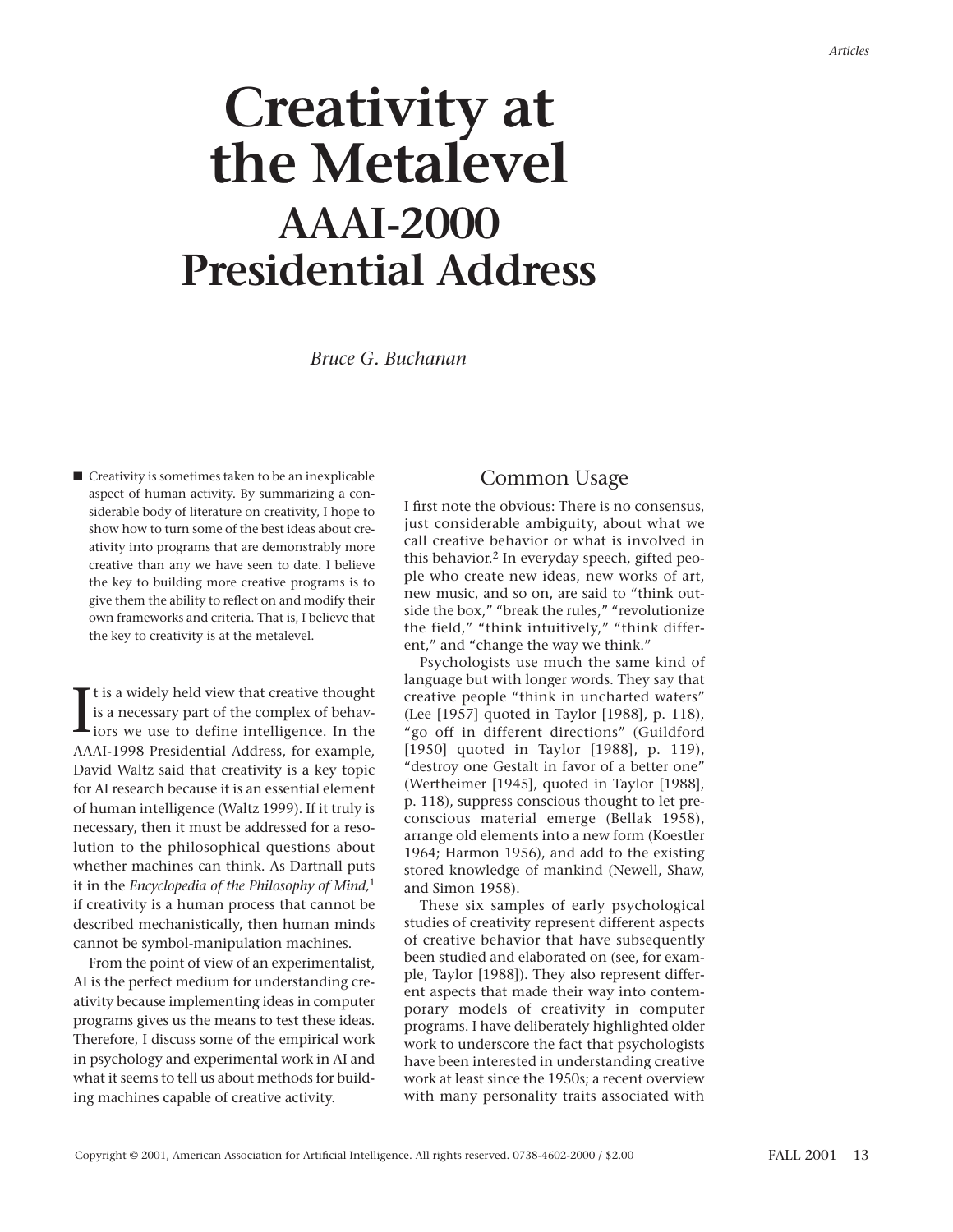creative people (and an extensive bibliography) is in Dacey and Lennon (1998). Sternberg (1988a) surveyed people to see what kinds of characteristics they (we) actually associate with creative behavior. Six major elements turned up: (1) lack of conventionality; (2) the recognition of similarities and differences and the making of connections; (3) appreciation for and ability to write or draw or compose music; (4) flexibility to change directions; (5) willingness to question norms and assumptions; and (6) motivation and energy.

Editors of a recent volume entitled *Creativity and Madness* (Panter et al. 1995, p. xiii) encapsulate much of the earlier writing by psychologists:

Creativity is the ability to bring something new into existence, by seeing things in a new way. Those who have this in the greatest degree are considered geniuses, and greatly honored and rewarded, but frequently considered strange, disturbing, and even mad.… Creativity is a constructive outlet for painful feelings and confused states of being.

In addition to melancholy and madness, some of the psychology literature also contains an undercurrent of mystery surrounding the creative process, for example:

The more one studies the subject of creativity, the more complex and bewildering it seems, and the closer one comes to accepting Freud's conclusion that it simply cannot be understood (Berman 1995, p. 59).

AI scientists, however, have always been more optimistic about understanding all aspects of human thinking (Simon 1979, 1967). Polya's (1945) pioneering work on understanding the process of problem solving helped remove the mystery. In one of the first descriptions of creativity in AI programs, Newell, Shaw, and Simon (1958) focused on characteristics of the product, the process, the person, and the problem that come together when we call someone's thinking about a problem to be creative:

**Product novelty:** The product of the thinking has novelty and value.

**Process unconventionality:** Thinking is unconventional; that is, it requires modification or rejection of previously held ideas.

**Person's persistence:** Thinking requires high motivation and persistence.<sup>3</sup>

**Problem difficulty:** The initial problem was vague and ill defined.

Margaret Boden (1994) has brought together many of these elements into an elegant working definition of creativity. She wrote that in art, music, design, problem solving, science, and so on, creativity involves generating ideas that are both novel and valuable. At the risk of oversimplifying, by *novelty,* she means that the idea is either new to the person or new in the history of the field; by *valuable,* she means that the idea meets the approval or satisfies the values of the social group.

Boden points out that *creativity* is a judgmental term; there is a value judgment associated with calling a person creative. People make judgments differently and can apply the same adjective differently to different people or use different adjectives to describe more or less the same kind of behavior in different people. In children and adults, for example, we might talk about their problem solving or their art making as "pedestrian" or "routine" at the lower levels and "clever," "imaginative," or "revolutionary" at the higher levels, with many things in between. Calling someone "creative" implies that they are more imaginative than is implied by calling them "merely clever," and their contributions are more important than those of routine, journeyperson thinkers or artists. Boden also emphasizes the importance of a generative mechanism.

Our own definitions of creativity also partly depend on how rare we think the phenomenon is. If we want to restrict the class to just a few people a century, or maybe a few in any discipline in a century, then we apply much stricter criteria—usually insisting that the person's ideas have caused the rest of society to change the way they think about things. Beethoven, for example, introduced human voices into symphonic music in ways that had never been done before and, thus, changed forever the nature of music. However, if we believe that every advertising agency and startup company has as many creative people as they claim, we must be willing to use criteria that many people satisfy in ordinary life, not just the singular geniuses. In part, this decision might have more to do with how much society values the product than with the process itself (Gedo 1990).

The process of creative thought, however, might not differ between the everyday thought of every individual and the rare thoughts that earn a place in history. Schank and Cleary (1995, p. 229), for example, write:

These small acts of creativity, though they differ in scope, are not different in kind from the brilliant leaps of an Einstein. Creativity is commonplace in cognition, not an esoteric gift bequeathed only to a few.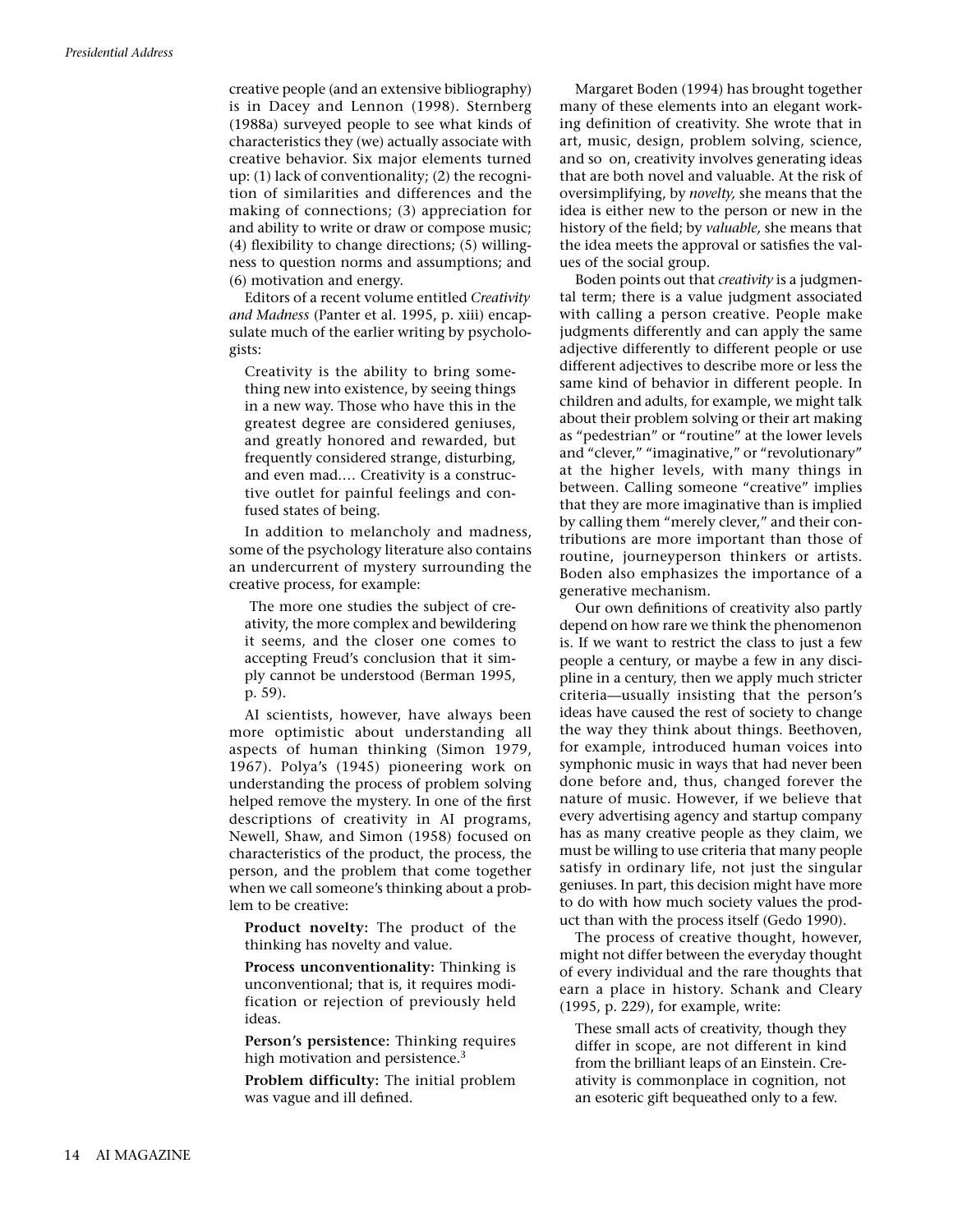The question of whether failures can be creative also forces us to think about how we want to define the class of creative behaviors and creative people. Must an engineering design actually work before we call its designer creative? If none of Edison's inventions had been successful, would we refer to him as a creative genius or merely a crackpot?

It is often said that creative people "break the rules," but is rule breaking either necessary or sufficient?

As Johnson-Laird (1999) points out, it is certainly not sufficient:

We can be certain that high creativity is not just a matter of "breaking the rules." … There are many ways to break the rules of any genre: almost all of them are uninteresting and aesthetically unappealing."

Similarly, background knowledge seems to be an essential element to distinguish deliberate acts of creation from what Weisberg (1993) calls "accidental" creativity. In science and other problem-solving activities, a novice with no technical expertise is less likely to be called creative for making pronouncements that break the rules than is an experienced person. A child might have written  $e = mc^2$ , for example. Without the background knowledge that puts the formula into context and suggests why it is important, it is more an exercise in penmanship than in physics (Kuhn 1970). Also, it is less likely we will call artists creative if they have not developed a set of skills and knowledge that lets us see their work as a departure from a solid base. Picasso's technical drawing skills, for example, gave him a base for departure from representational art. Chase and Simon (1973) suggested that years of preparation are essential for developing skills and knowledge that allow a person to perform at grand-master levels in any discipline.

Johnson-Laird (1988) sums this up in a sentence:

Geniuses need to know more, and to have this knowledge in a form that can control the generation of new ideas.

Sternberg (1988b, p. 137), too, puts it succinctly:

It is impossible to have novel ideas about something if one knows nothing about it.

However, many writers have pointed out the inhibiting effect of having too much knowledge or at least of believing too strongly in the framework that one already has. In describing Alexander Graham Bell's work, for example, his assistant, Watson (1913, p. 21), quotes his own mentor in electricity, Moses Farmer:

If Bell had known anything about electric-



*Figure 1. Raising the Bar on What We Call Creative Thought.*

ity he would never have invented the telephone.

Although there is no consensus on exactly what we mean when we call a person *creative*, 4 we do have a sense of when most of us would say that one person is more creative than another. We can use this sense as a guide to developing more creative programs and, thus, raise the bar on what we have demonstrated AI programs can do (figure 1).

Marvin Minsky links the criteria defining creative behavior with the possibility that machines can be creative. Once we can say what behavior we are looking for, he says, then there is no doubt that machines are capable of it. On what he calls the puzzle principle, he writes (Minsky 1986b):

We can program a computer to solve any problem by trial and error, without knowing how to solve it in advance, provided only that we have a way to recognize when the problem is solved.

That is, defining the criteria for acting creatively assures us that a computer can be creative.

There are many other people in AI and psychology whose writing on creativity I am drawing on, and I would recommend to you. The literature in psychology is voluminous, and it is not entirely clear how we can get our arms around it, but the titles listed in the bibliography, starting with Sternberg (1999) and Boden (1994), might be good places to start.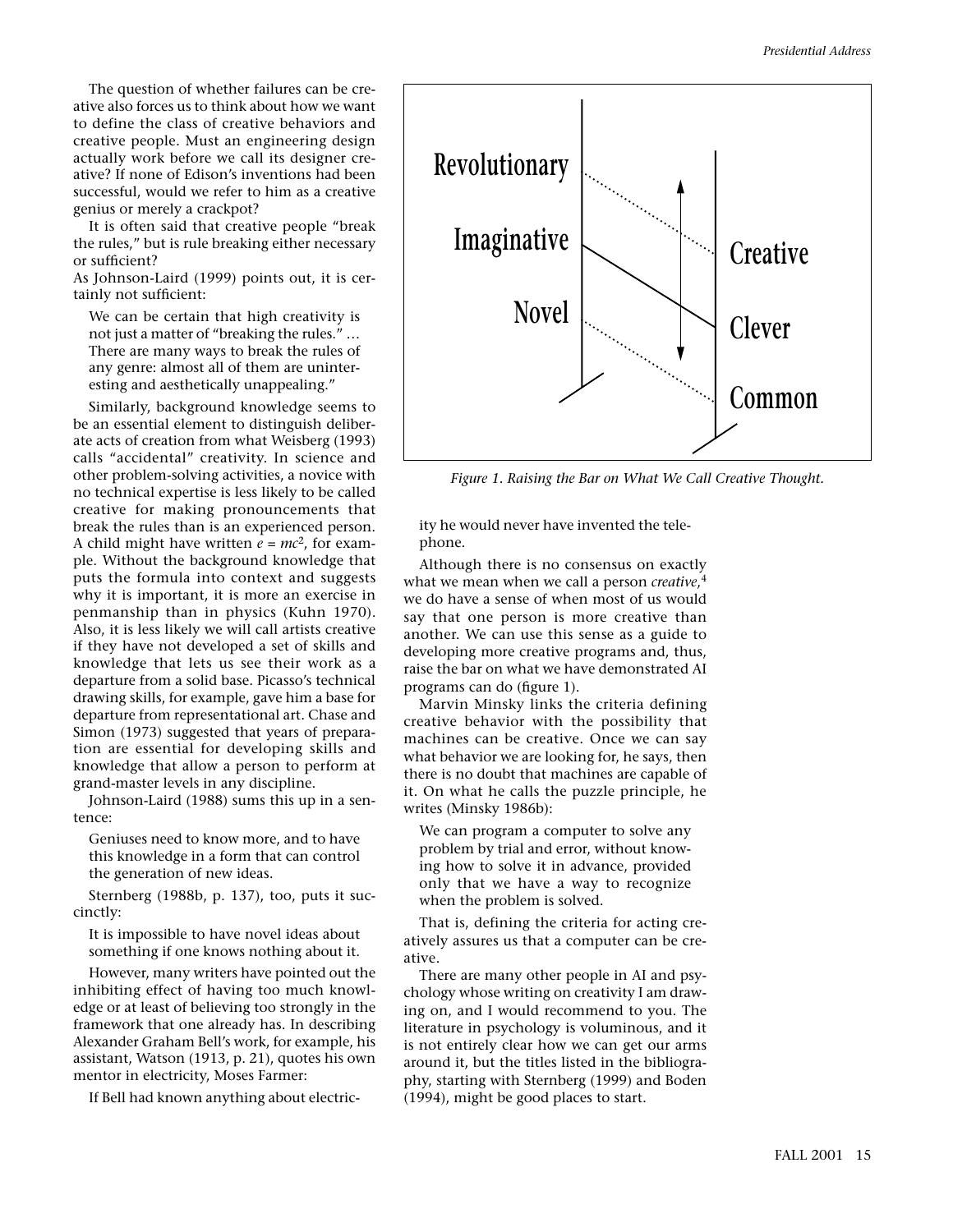| Poetry             | M. Masterman         | Program for Haiku           |
|--------------------|----------------------|-----------------------------|
| Music              | D. Cope              | <b>EXPERIMENTS IN MUSIC</b> |
| Art                | H. Cohen             | <b>AARON</b>                |
| Historical science | H. Simon et al.      | BACON, GLAUBER, STAHL       |
| Chemistry          | E. Feigenbaum et al. | DENDRAL and METADENDRAL     |
| Mathematics        | D. Lenat             | AM and EURISKO              |
|                    |                      |                             |

*Table 1. Examples of Programs That Have Been Called Creative.*





In this example, the program has started with an initial phrase from Bach Chorale #127, added a phrase from #223 that starts on the ending note of #127, and so on.

## Creative AI Programs

In the literature in and about AI, several wellknown programs have been called creative (for example, Boden [1999]). In one of the papers on the logic theorist program (LT), Newell, Shaw and Simon (1958) wrote explicitly about creative behavior and the possibility that LT's discoveries of new proofs in logic were creative. Even in the mid-1950s, they were finding examples of several working programs they were willing to call creative. These included, besides LT, programs that were composing music, playing chess, and designing electric motors. What many of these programs have in common is the ability to put together known elements in new ways.

Examples of some other programs that have been called creative include those listed in table 1. Three are from literature and the arts, three from science and mathematics. If you keep in mind the combinatorial aspects of these programs, you will understand why they are often used as illustrations.

In haiku poetry, perhaps the most creative person was the person a few centuries ago who changed an art form called hokku into the art form called haiku by adding one more constraint on the semantics:

*Hokku Syntax:*

- 1. 3 lines
- 2. Lines one and three = 5 syllables
- 3. Line two = 7 syllables

*Hokku Semantics:*

4. Poem suggestive or epigrammatic

*Haiku Constraint:*

5. The need to refer in some way to one of the seasons, often very obliquely.

Margaret Masterman (1971, p. 180) nearly 30 years ago explored natural language generation in the context of a haiku writing program. One example from this program is

- All black in the mist,
- I trace thin birds in the dawn.
- Whirr! The crane has passed.

She describes how this haiku satisfies the constraints, how it could be modified, and what it means, and she explicitly talks about the oblique reference to the seasons in this haiku (birds migrating). However, is the art form so constrained that it leaves no room for creativity at all, or are we willing to call a haiku master creative? It is a question that we all have to answer for ourselves because the notion of structure is terrifically important in every activity. In particular, is it possible for creative problem solving to be carried on without any structure at all, and what would it mean?

In an invited talk at AAAI-1998, the composer David Cope (1998) described his program EXPERIMENTS IN MUSIC, which is distinctly combinatorial in nature. By the account of most everyone who listened to examples from the program, the program is creative indeed. The program considers specific elements of Bach chorales, Rachmaninoff concertos, or Cope's own compositions and links small pieces together, adding one at a time, with the semantic rules that preserve phraseology and an overall sense of musical flow. In one case, which I have oversimplified in figure 2, Cope's program has taken the first two notes from Chorale 127 and then, using some linking rules, the next four notes from Chorale 223, and so on. The program continues combining overlapping fragments, guided by its sense of overall continuity and phrase, to create a pleasing chorale that Bach never wrote but might have.

Even though we can explain quite mechanistically how the piece is assembled, the result appears to be creative.

Harold Cohen's art program, named AARON (McCorduck 1991), is a much more talented and creative artist than most of us would claim to be. AARON is an especially interesting example because Cohen himself does not think that it is creative for reasons that I try to explain.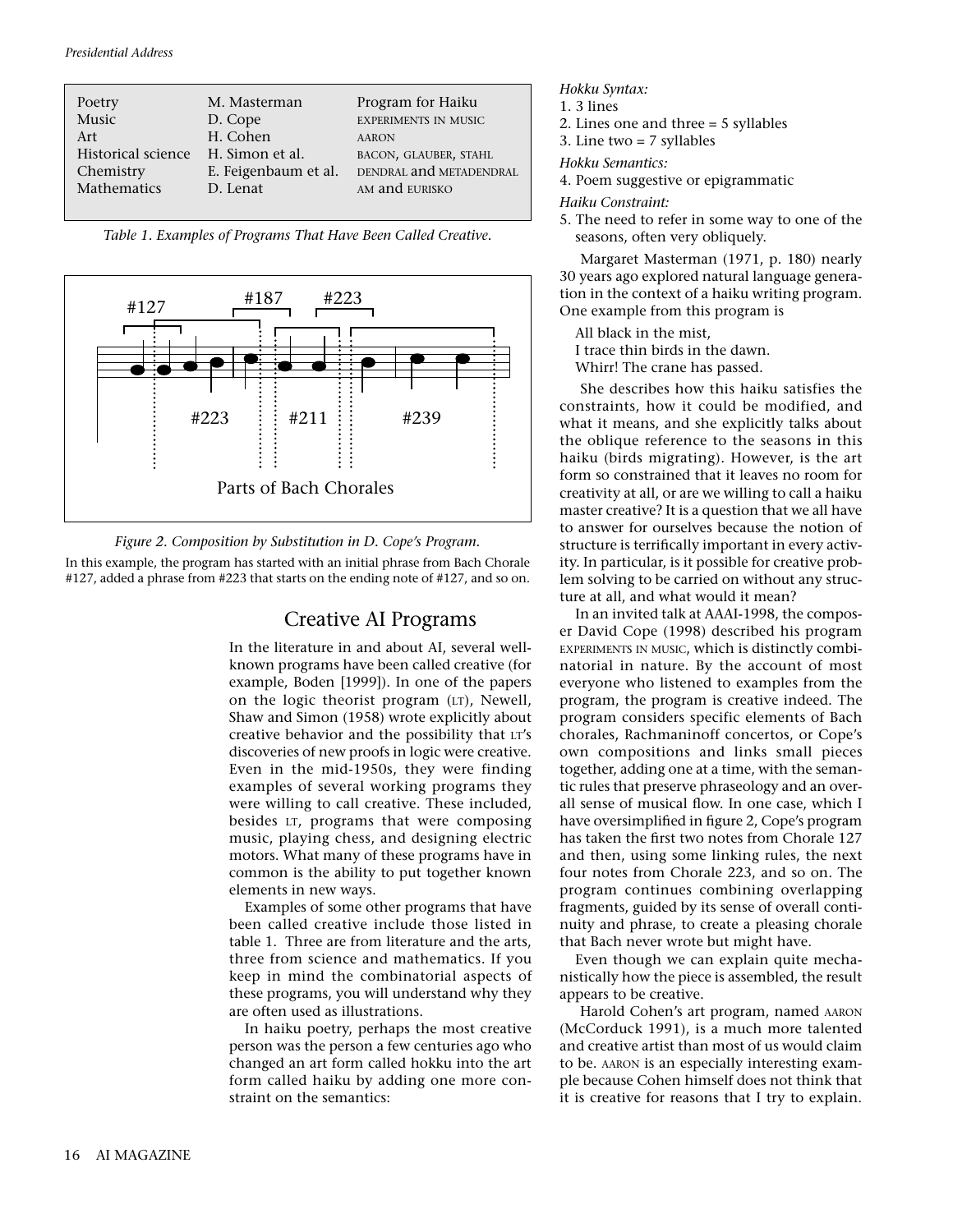Figure 3 shows an example of one of AARON's more recent paintings—and yes, AARON designed and executed everything in this drawing, including the choice of colors and the coloring itself.5

This pseudoportrait, like every painting produced by AARON, is unique, although it is executed within a framework that Cohen has specified in the code that avoids, for example, coloring faces green or purple. Therefore, AARON will never make a choice to break the rules, nor will it reflect on those constraints as something that it might want to change. There certainly is a framework, which might even be called a rigid framework, that includes a fixed palette of 800 colors to work with, but it is clearly less rigid than the haiku structure. Within this framework, AARON is moving through an immense combinatorial space where each thing that it does is predicated on what it has just done.

Now, one of the limiting factors in both Cohen's use of the term *creativity,* and his need to avoid it for this program, is that AARON has no sense of continuity or sense of experience from one drawing to the next. Even though each one is unique, not one of them is based on any prior experience from previous drawings or a previous history in a way that Cohen believes creative visual artists need to be. Part of his reluctance to say that AARON exhibits creativity is philosophical:

"Creative" is a word I do my very best never to use if it can be avoided (Cohen 1999a).

However, when pressed to talk about this kind of behavior, which he calls *behavior X,* Cohen says it is "the ability of the individual … to move forward, to develop, to introduce new material…" (Cohen 1999b). Some of the components of behavior *X*, according to Cohen, are the abilities to construct new territory, reflect on the predicates and the criteria, modify his/her own—and the accepted—criteria of the field, and learn from past actions.

AARON does none of these. To someone who is a creative artist, AARON's work might seem "merely clever"; to me, it seems imaginative enough within its large, albeit fixed, framework to be called creative.

In the realm of science, programs have demonstrated unusual abilities to produce novel solutions to problems. Programs in the family of BACON, GLAUBER, STAHL, and DALTON by Simon, Langley, Zytkow, and others, create explanations of historical facts in science (Langley et al. 1987). By most every account, they are exercising creativity in proposing hypotheses that scientists have become famous for.



*Figure 3. A Painting Conceived and Executed by H. Cohen's Program AARON* (Reproduced with permission).

The task of each of these programs was to postulate some laws of science that explain the facts as known at the time, without the benefit of modern science. BACON was working with quantitative laws, and GLAUBER, among others, was working on formulating qualitative laws. For example, given a set of facts, such as the fact that hydrochloric acid (HCl) and sodium hydroxide (NaOH) react to form sodium chloride (NaCl), GLAUBER formulates the general rule that every salt is the reaction product of an acid and an alkali:

(∀Salt) (∃Acid) (∃Alkali) (Acid + Alkali → Salt)

As an example of combinatorial behavior that is considered creative, Boden cites DENDRAL's problem solving in chemistry (Lindsay et al. 1980). DENDRAL produced plausible solutions to new problems through what we have come to call the *exclusion paradigm* (Brinkley et al. 1988): With a complete definition of the search space, generate all plausible combinations of the elementary units (that is, those combinations that fit explicit constraints), and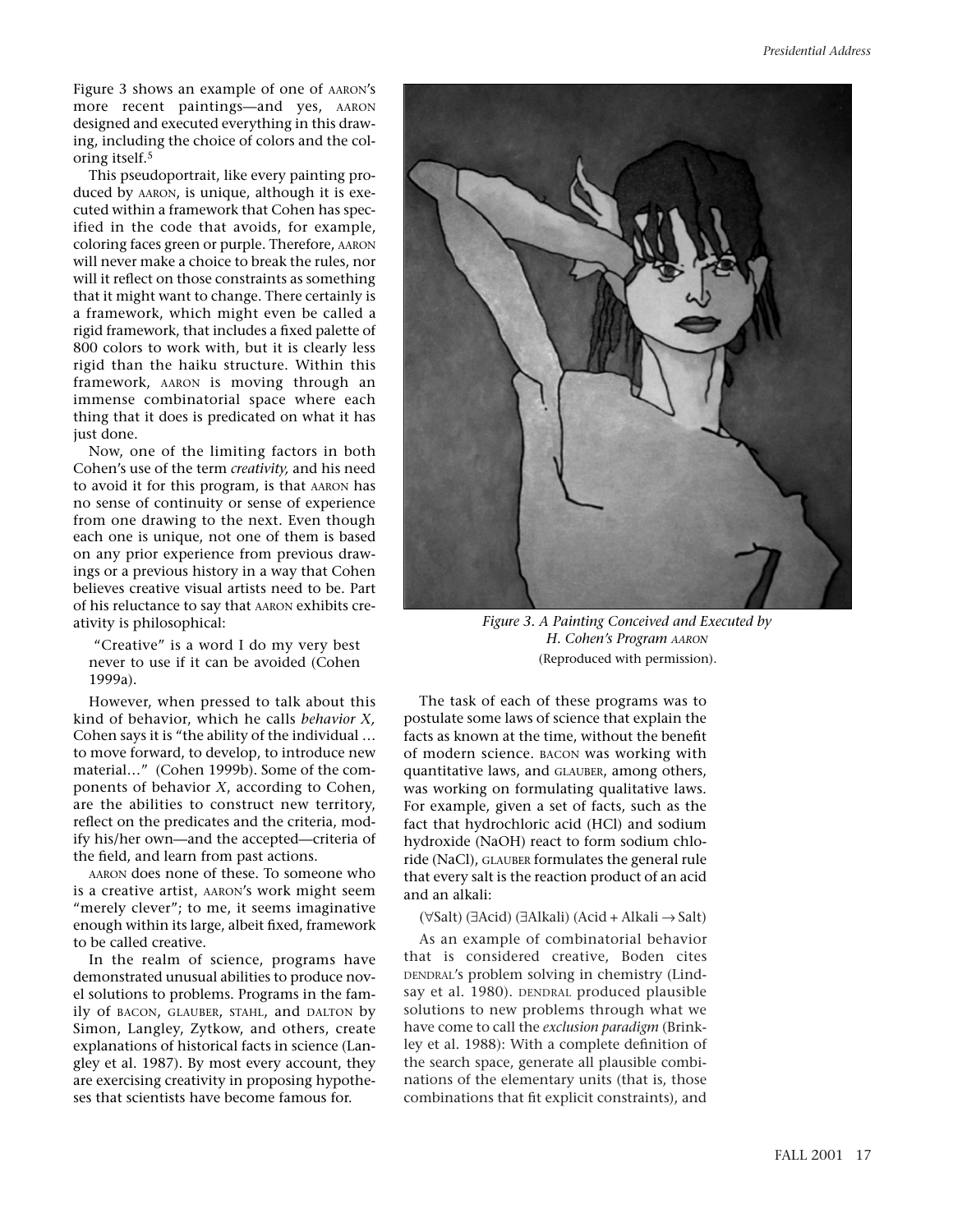

*Figure 4. From the Mass Spectrum of Some Compound with 18 Carbon and 3 Oxygen Atoms.*

DENDRAL finds the structure that explains the empirical data. The compound estriol is postulated as such a structure that will explain the data.

> prune items that are not plausible—then all items not excluded remain plausible. Figure 4 shows an example.

> Although the problems that DENDRAL solves are difficult, it is easy to see how the distinctly combinatorial method can put chemical atoms and groups of atoms into chemical graphs to find solutions to new problems. (See Buchanan [1985] for other early examples.)

> With the METADENDRAL program, the task was to formulate the rules that allowed the DENDRAL program to determine which explanations were plausible. From a set of data linking known chemical structures and known data, METADENDRAL finds the general rules that explain the whole collection. For the class of steroid structures, of which estriol is a particular example, figure 5 shows some of the kinds of rule that METADENDRAL found, where each arrow corresponds to a rule indicating which chemical bonds would be broken in the instrument and where the electronic charge would be located. (There are a number of primitives available besides breaking and charging; for example, neutral molecules would be lost, and various numbers of ions could be transferred from one half to the other.) All the primitives are combined in understandable ways in a space that is immense but produces a result

that looks plausible and could sometimes be called creative.

Some of METADENDRAL's results became the first examples of a scientific result discovered by a program that were new and useful enough to be published in the refereed scientific literature (Buchanan et al. 1976).

Doug Lenat's program classics, AM and EURISKO, are two of the most creative programs in the AI literature (Davis and Lenat 1982; Lenat 1983). Both programs are more than "merely clever." From a number of primitive axioms of set theory, AM was asked to find interesting conjectures and found many important concepts and conjectures in number theory. Among other things, it rediscovered the concept of numbers with exactly two divisors, that is, prime numbers, as being an interesting set of numbers, quite correctly so. (For another example in mathematics, see Colton, Bundy, and Walsh [2000]).

Lenat's EURISKO program moved a level up to explore a space of heuristics so that a program such as AM would have the ability to move through its own well-defined space and make better conjectures than it was able to before. EURISKO could, as most of you know, learn heuristics for playing games. Looking at Extrema, for example, it was able to find loopholes in the rules of a tournament game that allowed a game-playing program to beat all human opponents. Although the framework for the problem-solving (game playing) program is fixed, another program is able to change it to "break the rules."

# Models for Creative Programs

Much of the work on creativity in psychology and AI has been analyzed and distilled into various models that can be used either to recognize creative work or produce it. Of course, a starting point for developing AI models is believing that creativity is another facet of cognitive activity that can be explained, that is, it is not inexplicable. Early in the history of AI, Minsky (1963, p. 447) made this point that there might be nothing mysterious about explaining intelligent behavior in the first place:

It may be … that when we understand finally the structure and program, the feeling of mystery (and self-approbation) will weaken.

The models of creativity developed by AI scientists, psychologists, and cognitive scientists seem to fall into four classes: (1) combinatorial = generate and test;  $(2)$  heuristic search = push local test criteria into the generator, add additional global test criteria; (3) transforma-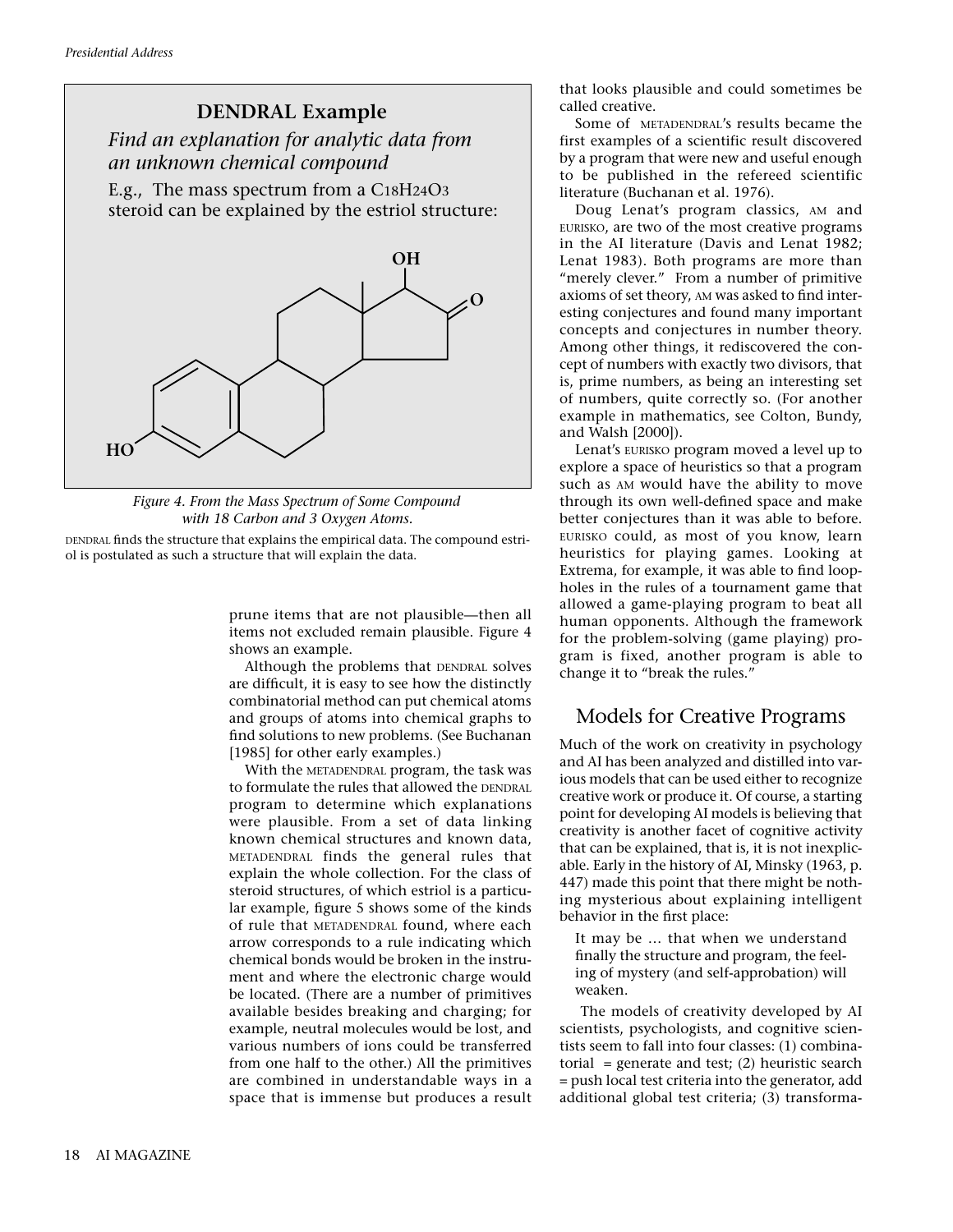

*Figure 5. The METADENDRAL Program Finds General Rules for a Collection of Chemical Structures and Associated Mass Spectra.*

A dotted line indicates that these chemical bonds would be broken. An arrow indicates which fragment carries the charge.

tional = add analogies and other transformations to the space of hypotheses; and (4) layered search = include bias space search at the metalevel.

These four classes of models suggest a structure that helps to organize the vast literature. There is considerable written discussion about generate and test with a combinatorial generator. As a baseline, it provides a good starting point for problem solvers and has been suggested as a starting point for people who feel a "creative block." For example, in lateral thinking, people are encouraged to list properties of objects, synonyms of concepts, and so on (deBono 1970; Osborn 1953). In divergent thinking (Baer 1993), people are encouraged to look for (we would say "generate") many alternatives from a wide range, including unusual ones.

Combinatorial search can be made smarter, however, by introducing heuristics into the generator. Providing some guidance and pruning before actual generation of the full space is the essence of heuristic search, which is the predominant problem-solving paradigm for AI programs. As an extension of the fundamental axiom that all problem solving is search, Newell, Shaw, and Simon emphasize that heuristic search might well be sufficient for explaining creative behavior. According to the associationist model of creative thought in psychology (Mednick 1962), people are helped greatly in generating new ideas by thinking of concepts loosely associated with concepts in the problem description. Loose association either augments or replaces a strictly combinatorial generator of ideas.

The psychologist Johnson-Laird (1988) wrote that there were only three classes of algorithms that he could conceive for creative behavior (figure 6), which all are variations on the first and second search models. He added, "the three classes of algorithm exhaust the computational possibilities," which leaves out the last two of the four classes.

The first one, "Neo-Darwinian," he believes is not computationally plausible because it depends on unguided, random combinations. Genetic algorithms, however, have been shown to be an effective computational procedure for finding new solutions in seemingly creative ways (Holland 1992). The second class of models is essentially generate and test. The third is heuristic search, with the heuristics moved back up into the generator for guidance during generation. There is no mention here of either analogy or reflection at the metalevel, which I take to be important computational possibilities.

Weisberg, a contemporary psychologist,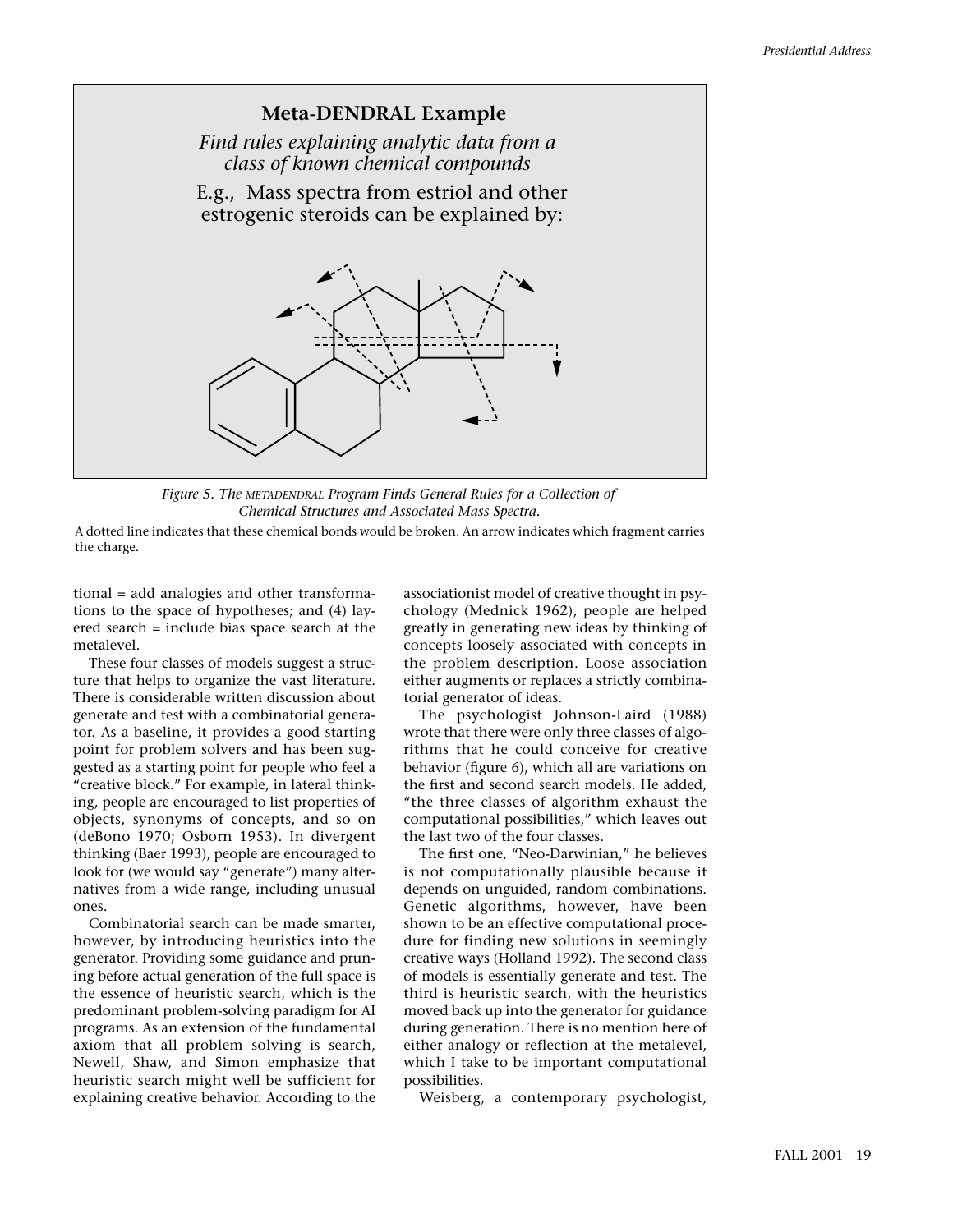

*Figure 6. Johnson-Laird's Three Models for Creative Thought.*

underscores the point that Newell, Shaw, and Simon were making—that creative problem solving is, after all, problem solving that makes essential use of background knowledge in the process (Weisberg 1999). In his model (Weisberg 1993), the same thought processes are going on in creative problem solving as in the ordinary kind but with some additional level of commitment that leads to the persistence that many people have mentioned. Thinking time, in his model, gets put into the background, becoming the incubation time that many psychologists have talked about. During this time, a person can incorporate a lot more background knowledge into problem solving, which most of us in AI would believe to be essential. Background knowledge, in the Weisberg model, then gives the person or the program the ability to explore a rich space much more efficiently. Overall, the model is one of successive modifications of ideas, generating successors by processes that are not elaborated. His emphasis on background knowledge, however, suggests both heuristic search and analogy as the generating mechanisms.

Feigenbaum's and Lederberg's model of hypothesis formation in science implemented in DENDRAL was a variation on heuristic search, which, as mentioned earlier, is sometimes called we have come to call the exclusion paradigm. In this model, the legal move generator is capable, in principle, of generating the complete space of possibilities with a combinatorial successor function. However, whole classes of plausible hypotheses are excluded by the heuristics, which are based on general knowledge of the domain as well as the data of a specific problem. In principle, the program is exploring every plausible conjecture—either individually or as a class—and ruling out the ones that are not plausible. The scientist is left in a position of much more strength than if we use a generator that is not complete, where it is not entirely explicit what has been left out. Knowledge of chemistry and the data at hand guide the program to generate small numbers of hypotheses in the combinatorial space. The emphasis on background knowledge is even stronger and more explicit in this model than in Weisberg's.

By way of contrast, AM's search space of conjectures in elementary set theory was open ended and, therefore, not amenable to defining a complete move generator (Davis and Lenat 1982). One of the most interesting parts of Lenat's work was the introduction of a plausible move generator, which worked for AM partly because the space of interesting conjectures in this domain was very rich. A plausible move generator could find so many interesting things that the ones it left out became less important.

Another approach is offered by Boden (1994), who discusses three basic models for programs and people: (1) combinatorial, (2) exploratory, and (3) transformational, as listed in figure 7.

The combinatorial and exploratory models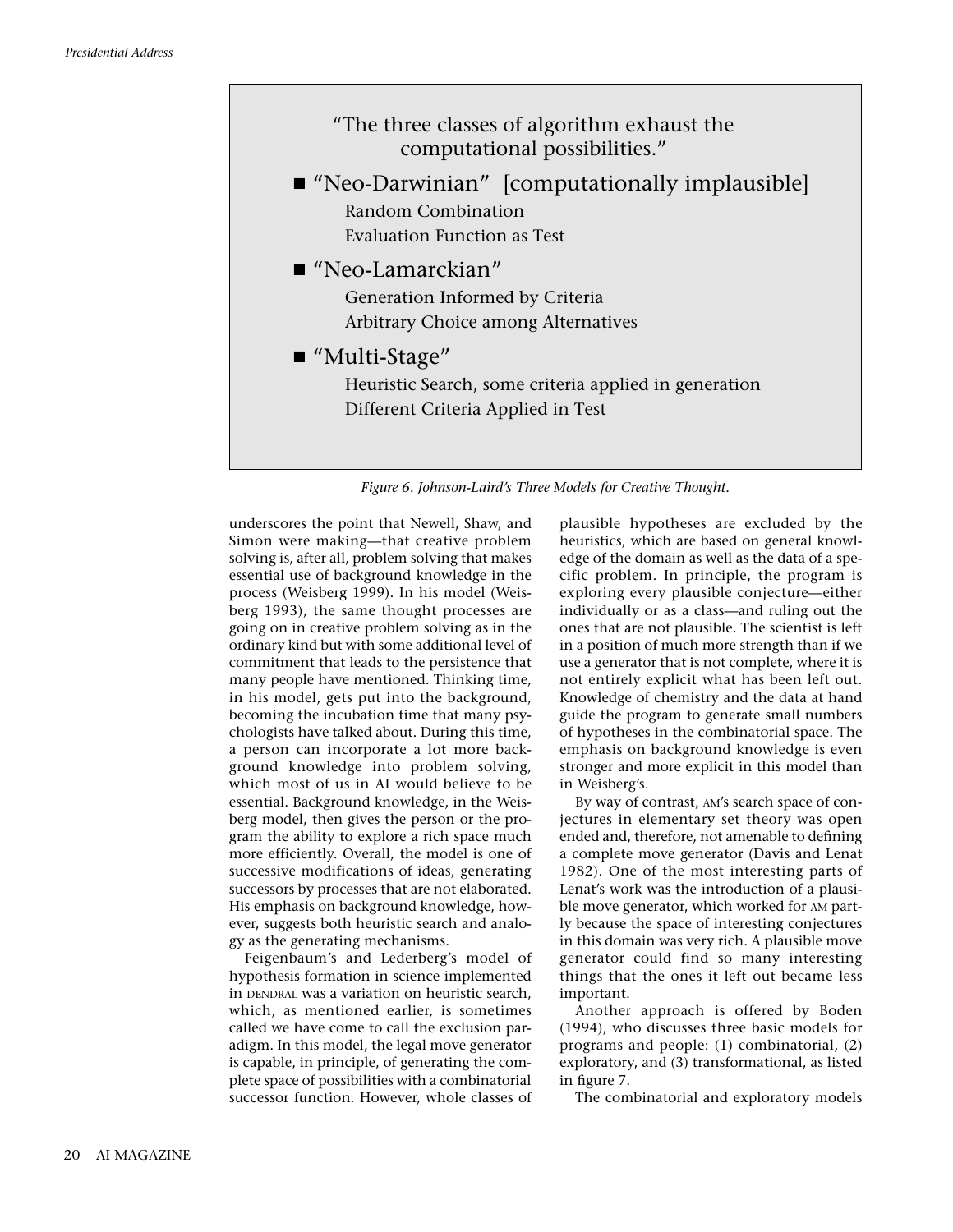

*Figure 7. Boden's Three Models for Generating New Ideas.*

are very much in the genre of heuristic search. We understand these models well, and what needs considerably more work is the transformational. She also talks about transformational creativity as involving analogical reasoning, for example, some transfer of concepts from one domain to another that allows some extension to the fixed space that the program is exploring. For example, it has been helpful to transform a discussion of biological mechanisms acting on the sequence of nucleotides in DNA from the domain of biology to the domain of string manipulation in computers. Under this metaphor, the repertoire of copying, matching, and editing procedures on strings suggests easily understood biological mechanisms.

Roger Schank's (1988, p. 227) model is a combination of search and alteration (close to Boden's transformation) involving three kinds of heuristics:

Creativity in a computer means supplying the computer with three types of heuristics, namely:

#### **Creativity heuristics**

1. Heuristics for the intentional reminding of XPs (explanation patterns) 2. Heuristics for the adaptation of old patterns to the current situation

3. Heuristics for knowing when to keep alive seemingly useless hypotheses

This model emphasizes analogy and transformation almost to the exclusion of combinatorial search.

Three sources of insights in creative thinking (figure 8) are offered by psychologist Robert Sternberg (Sternberg and Davidson 1983), who has done considerable work on creativity and who has pulled together the literature into various cogent collections.

Insightful thinking comes from selective encoding, selective combination, and selective comparison (Sternberg and Davidson 1983). In AI terms, we would call these three sources correctly choosing an ontology, searching heuristically, and finding an effective evaluation function and criteria for ranking plausible hypotheses. Once again, the essential procedural element is search, but the choices of ontology and evaluation function might be seen as outside (that is, "meta" to) the search program.

The last of the four classes of models is layered search models. Although Sternberg recognizes the importance of choices at the metalevel, he stops short of suggesting that these choices can be made by search, which is the essence of layered search models. Newell, Shaw, and Simon talk explicitly about modifying the generator as a way of changing the framework within which search is conducted. Introducing new heuristics, for example, can make problem solving more effective, and seemingly more creative.6

McCarthy's (1958) advice-taker paper, Programs with Common Sense, is another early piece of wisdom that anticipated the layered search model:

In order for a program to be capable of learning something it must first be capable of being told it.<sup>7</sup>

That is, there is immense power in a declar-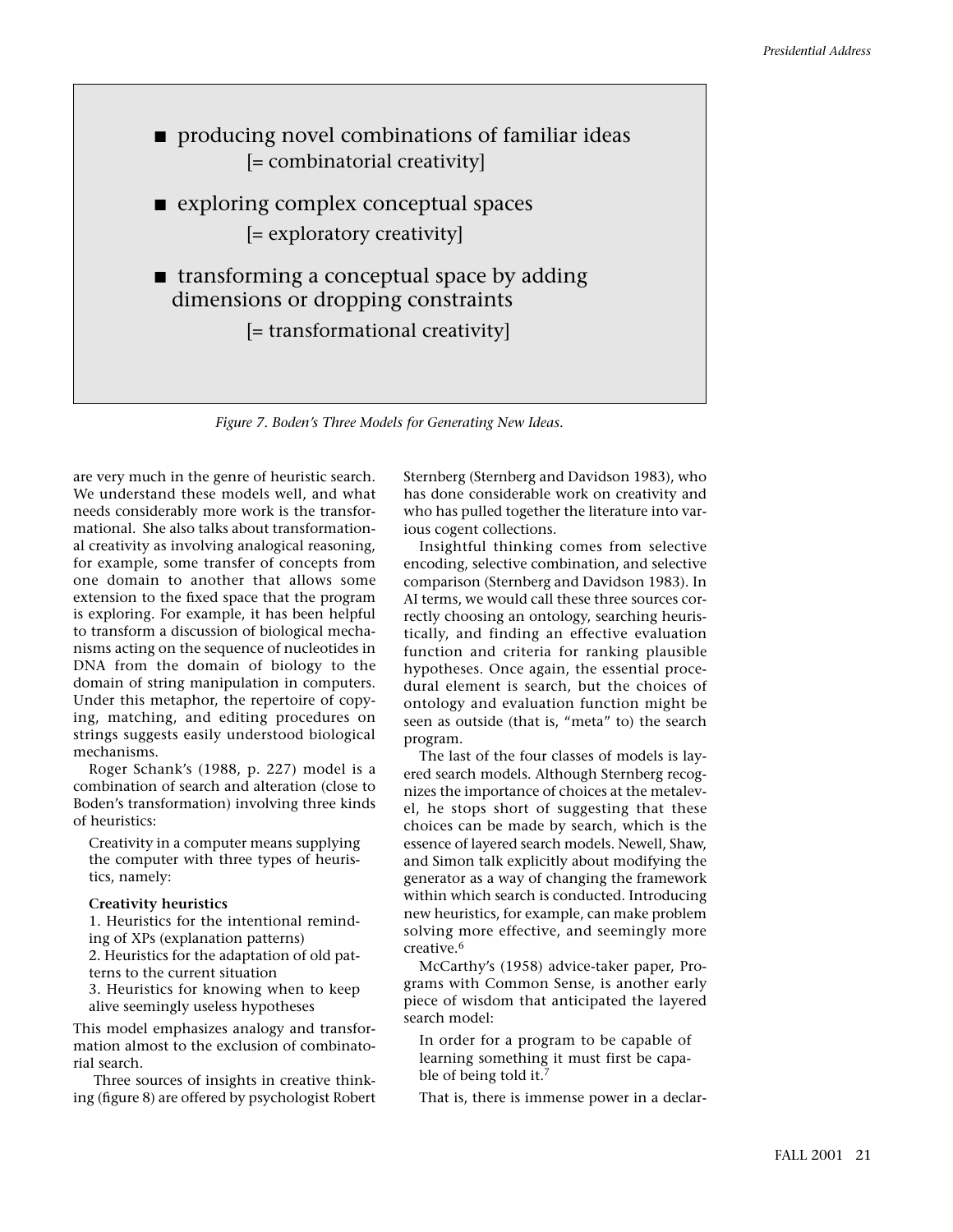

*Figure 8. The Sternberg and Davidson Model.*

ative, explicit representation of everything that the program knows, so that it can be changed from the outside. In this paper, McCarthy provides features that we can build into programs that allow them to be more intelligent, and we would say more creative, problem solvers. For example, all aspects of the behavior should be made as explicit and modular as possible, so they can be adaptive.

Arthur Samuel's (1959) work was a tour de force; no work in machine learning came close to Samuel's checker player for at least 25 years. A simple polynomial representation of the evaluation function for scoring positions on a checkerboard made explicit what needed to be changed to improve the program, namely, the coefficients in the polynomial. Samuel's approach was especially creative in that he introduced a second-level decision in which the program itself selected the terms in the polynomial that were used to evaluate checkerboard positions.

Lenat also implemented a layered search model in his EURISKO program, which automates the discovery and introduction of new heuristics, so that the program itself was making changes that allowed a problem-solving or game-playing program to be more effective. A central part of both the AM and EURISKO programs is Lenat's sets of heuristics for defining interestingness. Metalevel thinking also plays a large role in Hofstadter's (1985) writings on creativity.

In some of my own work at the University of Pittsburgh, and previously at Stanford University, I and creative collaborators have been looking at what it means to do metalevel reasoning to improve the performance of a problem solver or learning program. Randy Davis's dissertation research explored the power of explicit, metalevel reasoning (Davis and Buchanan 1977; Davis and Lenat 1982). Our early model of metalevel reasoning for learning programs was encapsulated in Buchanan et al. (1978). Provost's research on searching a bias space for learning continues in this vein (Provost and Buchanan 1995), demonstrating that at the metalevel a program can decide, for example, what is the best set of features for learning.

Gary Livingston's (2001) dissertation program called HAMB extends the AM model of exploration into empirical science. HAMB's plausible move generator is a rule-induction program that suggests plausible generalizations from data. It is capable of generating an arbitrarily large number of conjectures with heuristics that guide the search for interesting sets of data, interesting attributes, and interesting attribute-value pairs to focus on as well as for interesting general rules. One of the most important features of HAMB is its ability to define which problems to work on by reflecting (at the metalevel) about the tasks and objects it might work on.

One preliminary result from HAMB is shown in figure 9. Starting with data from protein crystallography, namely, data about experiments that grow successful crystals of proteins and those that were failures, the exploratory question was whether the program could find any interesting conjectures that would promote the crystal growth of new proteins. It is a very large space. At one point, over 8000 conjectures had been generated that were plausible. The collaborating X-ray crystallographer was not willing to look through 8000 things, certainly not numerous times. Livingston introduced domain-independent criteria for what makes a conjecture interesting in science. For example, singularities and exceptions are interesting, and attributes that have a great deal of explanatory power are also interesting. Thus, using these domainindependent criteria, HAMB found 219 conjectures, about three-quarters of which were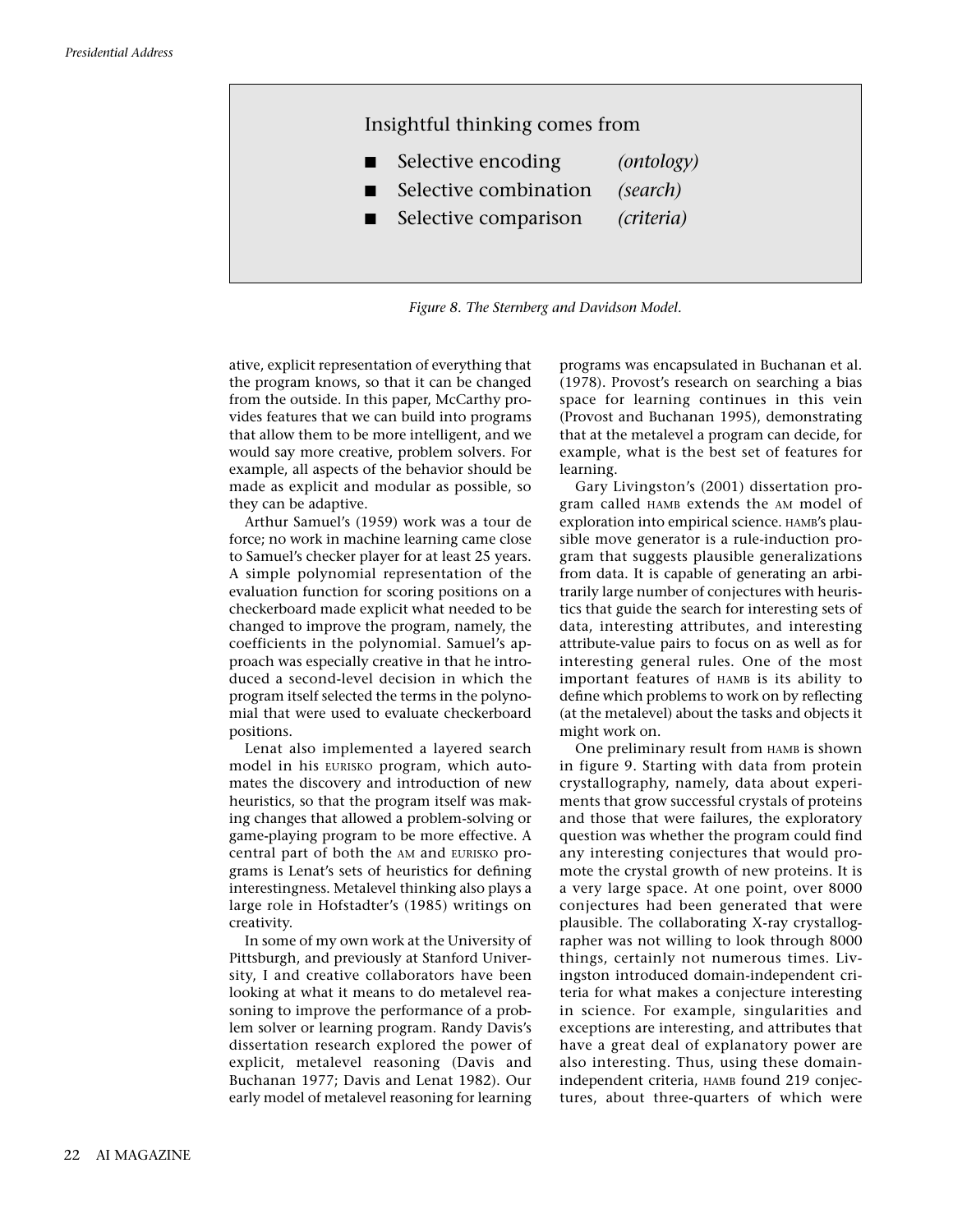

*Figure 9. One Expert's Assessment of 219 Conjectures That HAMB Judged to Be "Interesting."*

judged by this expert to be actually interesting.

Because HAMB's heuristics, like EURISKO's, are domain independent, this result can be repeated in other domains, which we are in the process of confirming. We are also working on criteria of novelty that encode relationships in existing models so they are not rediscovered (Ludwig et al. 2000). By generating three times as many interesting conjectures as not interesting ones, HAMB has encouraged us to believe a program can find interesting, novel, and useful hypotheses in science.

The schematic model of what I am suggesting as a key to creative problem solving, shown in figure 10, is that search at the metalevel gives us a means for identifying the choices that are most effective for performing a specific task. In the sphere of machine learning, this model is, essentially, what Mitchell (1997) and others call *bias space search*. The model of creativity at the metalevel is shown in figure 10. At the performance level, a program works within a fixed ontology, fixed criteria, and fixed methods. At the metalevel are libraries of ontologies and criteria and methods or generators of them. Searching multiple variations on the performance program might find just that variation of the performance program that will solve a class of problems most efficiently or with the highest-quality solutions—or at least find a satisficing alternative.

# Challenges

The end of a millennium is a fitting time to take stock of what we have learned about creating creative programs. With respect to the language we use, there appears to be a great deal of variability in our use of the term *creative.* However, there also appears to be no mystery in this: Creative problem solving is problem solving (ditto science, mathematics, logic); creative art is art (ditto music, poetry, literature). Once we can define the criteria we would use ourselves to judge a person or a person's work to be creative, we can map them into programs.

With respect to the important abilities involved in creative work, cognitive scientists have identified several things: (1) knowledge, skill, and prior experience; (2) the ability to modify the ontology, the vocabulary, and the criteria that are used; (3) motivation, persistence, time on task; (4) the ability to learn from prior experience and adapt old solutions to new problems; and (5) the ability to define new problems for oneself. Some of these items we understand better than others, but there has been substantial research on all these items (Colton and Steel 1999; Simon, Valdez-Perez, and Sleeman 1997).

With respect to the methods used in problem solving, we certainly understand heuristic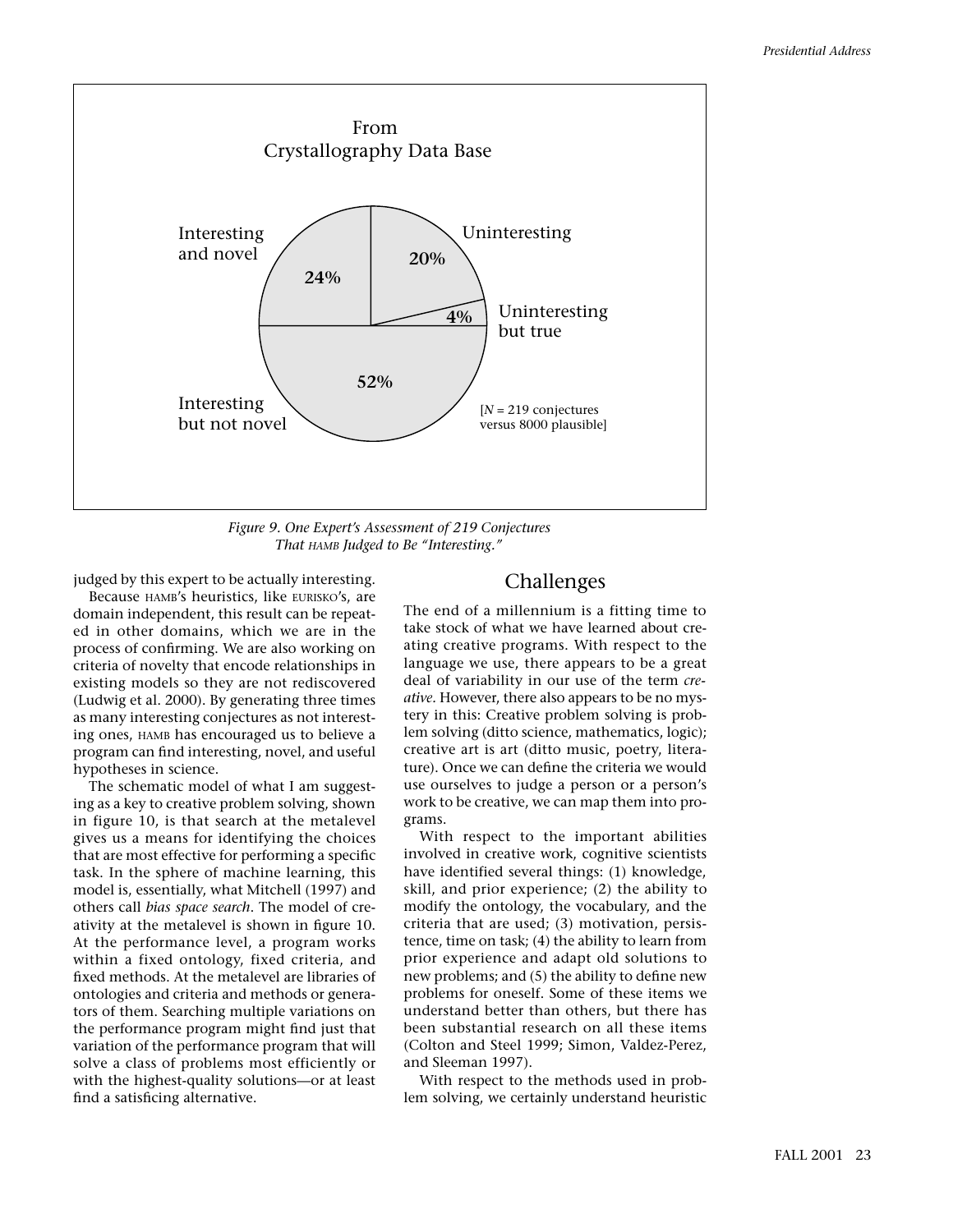

*Figure 10. Creativity at the Metalevel.*

search. The essential components that we need are a generator that combines the primitive elements into new ones, a goal test that determines when we are done, and an evaluation function that determines which partial paths are more likely to yield a solution.

Two main reasons account for my optimism for progress in creating more creative programs. First, in the last 50 years, we have come to understand the models of creativity that Boden calls combinatorial and exploratory, that is, heuristic search. Second, we have orders of magnitude more computing power available. It is not unthinkable to solve the same problem in thousands of different ways to find the best framework and assumptions empirically even when we do not know enough to choose the right ontology, evaluation criteria, methods, and so on, at the onset. To achieve more creativity in problem solving, however, it is also important that we can reason analogically and carry on a search at the metalevel.

We are poised to challenge the creativity bar once again. However, as we look at today's programs, it seems they fall short of what Boden and others describe in three important ways: (1) they do not accumulate experience and, thus, cannot reason about it; (2) they work within fixed frameworks, including fixed assumptions, methods, and criteria of success; and (3) they lack the means to transfer concepts and methods from one program to another. Therefore, I place the major challenges to creating more creative programs into three categories: (1) accumulation, (2) reflection, and (3) transfer.

## Accumulation

Today's programs do not routinely accumulate experience or use past experience to accumulate knowledge. Art Samuel demonstrated the power of rote learning, yet we do not routinely include even this simple mechanism in our programs. Although it is the heart of case-based reasoning (CBR) (Leake 1996), the transfer aspects of CBR are still highly problem dependent. A few programs record and save users' preferences, but most do not accumulate knowledge of current practices and cultural norms. This knowledge is given within a given framework, which is our best guess as to the "best" one, and programs rarely are given the capability to modify the framework.

By accumulating knowledge of what is known and building models of the world, a program is better equipped to solve new problems. One difficulty in building a library of problems and associated methods for solving them is that we don't have a representation of problems and procedures that is both flexible enough to be changed and structured enough to be explicit. By accumulating and explicitly representing knowledge of cultural norms, including moral preferences and aesthetic criteria, a program reflecting at the metalevel can know, for example, that some solutions to problems are morally unacceptable, even though technically feasible. The fundamental problem here is understanding and defining the criteria for ourselves in the first place.

## Reflection

*Reflection* is thinking at the metalevel; in psychology, it is referred to as "metacognition" (Baer 1993). It includes knowledge about tasks and problem-solving procedures, knowledge about strategies, and knowledge about applicability conditions for procedures. We now know enough about explicitly representing some parts of a program's knowledge to enable a second-order program to reason about it, which can take several forms, for example, (1) shift representation = transform the space,  $(2)$  introduce new ways to satisfy constraints, (3) introduce "just enough" randomness, (4) reflect on and change values, and (5) define new problems.

Shifting the representation has been described in the AI literature as a hard and essential problem for several decades (Amarel 1972). We have more computing power now than was available even 10 years ago, and we understand much better how a program can make some minor shifts in its representation. It is possible, therefore, for a program to look at the consequences of thousands of modifications to find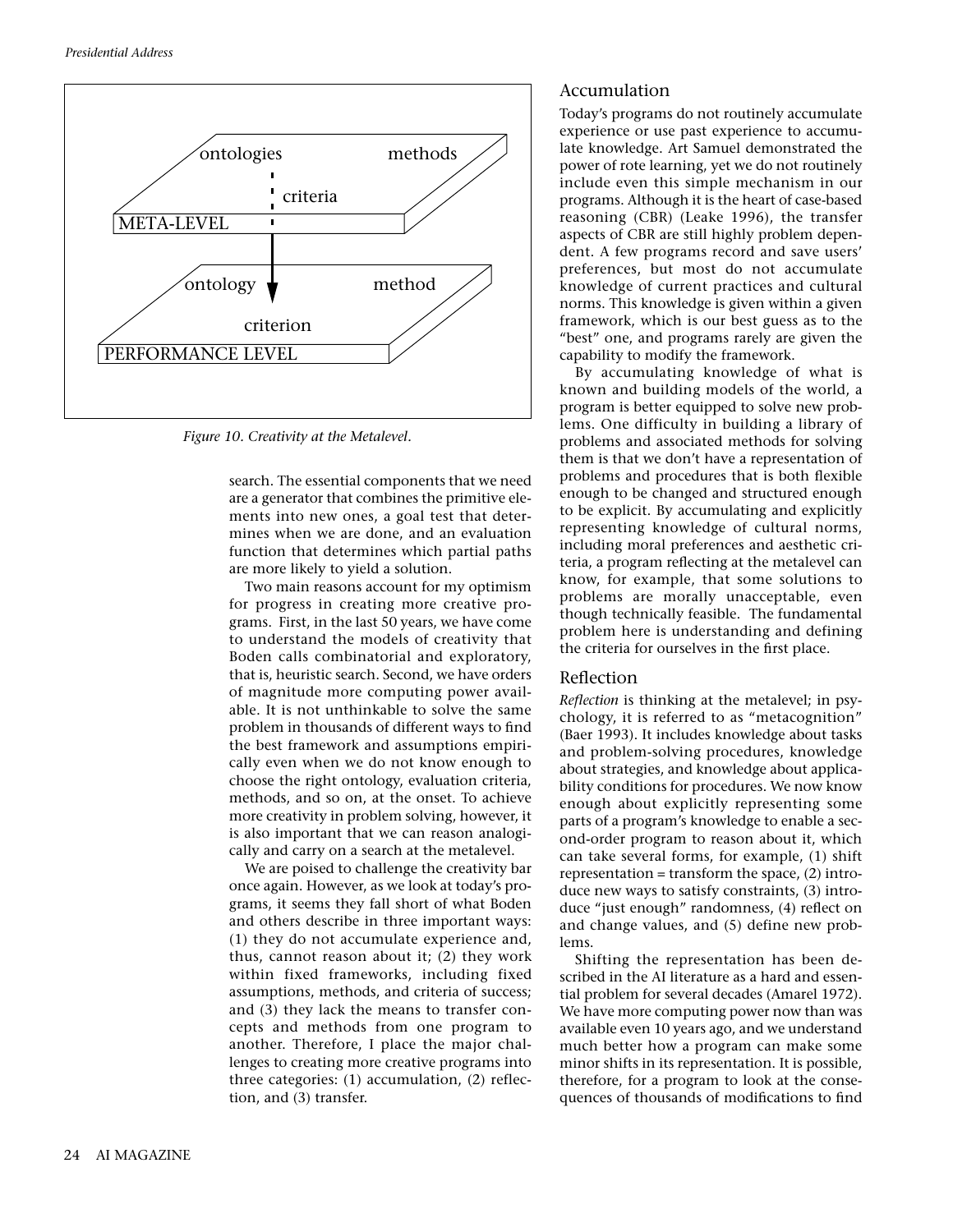a solution to a problem. For example, finding a representation that transforms a hard problem into an easy one can be cast as metalevel search. With a library of millions of problems solved by computers around the world—plus the assumptions and methods used to solve them—a second-order CBR system would find numerous things to try.

When the constraints in problems are represented explicitly, it is possible for programs to reflect on new ways to solve them, which is the essence of much of the work on creativity in design (Brown 1993; Gero 1992; Goel 1997), pointing the way to finding novel ways of satisfying constraints in any problem area.

The element of randomness in problem solving is captured in the mutation operator of genetic algorithms (Holland 1992), for example. The rate of random moves often needs to be tuned from the outside, or by a second-order program. At the metalevel, this is another explicit strategic element. It can be changed again and again until there is a satisfactory result from the performance program. Insofar as random perturbations of an idea can lead to surprising and novel suggestions, genetic algorithms can produce creative products. The fact that random search is so inefficient in people as to be ruled out as an explanation for human creativity should not preclude its use by computers. But we do not need to fall back on totally random changes. Guiding the random changes by associations in a semantic net, for example, would be consistent with descriptions of lateral thinking, divergent thinking, or madness.

Values can also be considered to be high-level constraints on an activity. For example, different values are reflected in designing an automobile for fuel efficiency or road rage or nostalgia. In medicine, the relative value of true positive predictions against the cost of false positive errors influences much of medical practice. One point that Harold Cohen makes is that artists are considered to be more creative when they change the criteria used for judging their work. The impressionist painters, for example, rejected realism as a primary objective in painting and sought instead to convey an impression of the play of light, a change in values they made more readily than their academic critics. Reflecting on values at the metalevel will give programs new capabilities for creative behavior.

One of the strongest criticisms of good-oldfashioned-AI programs is that they only solve the problems they are designed to solve. META-DENDRAL only constructed rules of mass spectrometry using planar graph descriptions of chemical molecules within a fixed framework of chemical atoms and bonds. Cohen's AARON program only creates portraits within the framework he set. Both programs are capable of producing arbitrarily many variations within their frameworks, but neither one is capable of inventing a new framework. By searching through variations on conceptual frameworks at the metalevel, programs will partly overcome this objection.

## Transfer

Transferring what is known in one problem domain to another one is not a common part of AI programs, although the state of our understanding has been advanced by substantial research in the last two decades. Representation, once again, is a key to improving the capabilities of programs. Four suggestions for experimenting with transfer are based on progress in the following four areas: (1) share ontologies, (2) use analogy engines, (3) import concepts from an old domain, and (4) modify previously successful methods.

It is difficult to see how one program can use the concepts and methods of another if their representational frameworks are radically different. Knowledge sharing is an active and productive area of AI research (Gruber 1993; Neches et al. 1991) that points the way to transferring knowledge from one problem area to another. Representing much of the critical information in the form of probabilities, as in Bayesian nets, gives programs a simpler representation than, say, structured objects do. Programs with simple, heterogeneous representations would seem to be candidates for straightforward applications of sharing ontologies routinely.

Gentner's work on analogical reasoning (Falkenhainer, Forbus, and Gentner 1989) and work by Winston (1980), Hofstadter (1985), Carbonell (1986), and Langley and Jones (1988) provide many insights into the computational mechanisms of analogy. In addition, work on case-based reasoning (for example, Leake [1996]) also offers working models of programs that can transfer concepts and methods from one problem area to another. These methods need to be routinely incorporated in problem solvers that we want to be more creative.

A program supported by a library of programs and their ontologies might well be able to look for new concepts to import. It need not invent wholly new concepts anew, if there is accumulated knowledge elsewhere that can help solve a problem. Kekule's importing the concept of cyclic graphs into chemistry (suggested by his famous dream of a snake chasing

*… as we look at today's programs, it seems they fall short of what Boden and others describe in three important ways: (1) they do not accumulate experience and, thus, cannot reason about it; (2) they work within fixed frameworks, including fixed assumptions, methods, and criteria of success; and (3) they lack the means to transfer concepts and methods from one program to another.*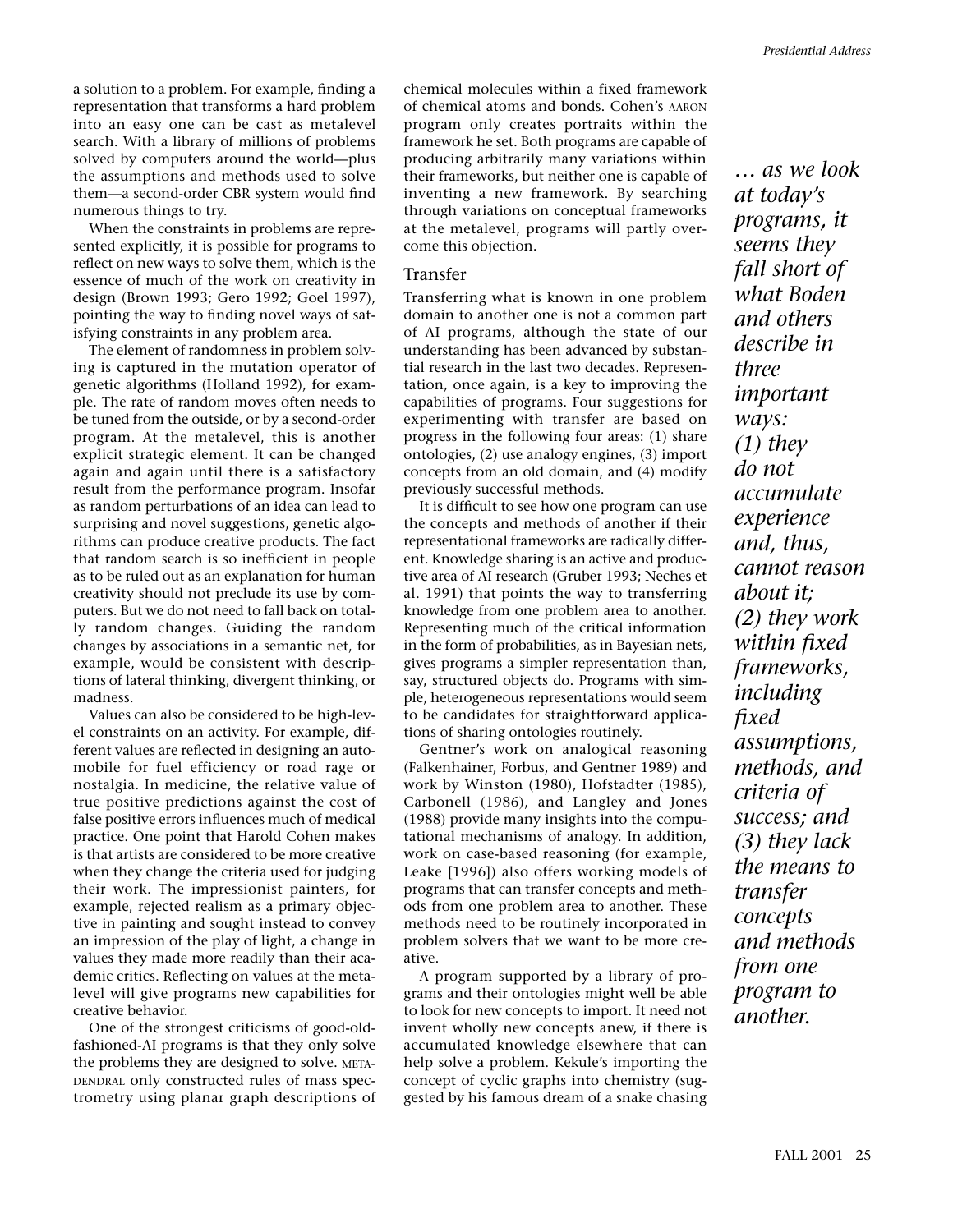its tail), for example, helped him explain the puzzle about the structure of benzene. We care less about the number of other concepts that did not work than we do about whether the puzzle was solved.

Similarly, with a library of methods suitably encoded, programs such as EURISKO can try changing a method to see if they get better results. One of the reasons AM and EURISKO worked so well was that their representation of methods as Lisp procedures was well suited to modification from the outside.

# Conclusion

AI is ready for a renewed push on the important problem of creativity as we start a new millenium. Our goal should not be refining a definition, but rather demonstrating methods that achieve higher levels of creativity by some or all of the criteria already proposed.

Creativity is not a mystery; it does not require any noncomputable elements collectively called intuition or gestalt by some philosophers. It does require persistence, background knowledge, programming skill, and considerable experimentation, that is, creativity, on the part of the researchers.

I have tried to provide some background information and outline several areas where experimentation might lead to understanding how to build more creative programs. I would hope the experiments either demonstrate creative behavior in machines or suggest mechanisms that will.

I conclude with three questions. Once we know how to create creative programs, first, will they be able to help us with some of today's problems that seem to be impossibly hard? For example, can they create a userfriendly operating system? Second, what can they tell us about human creativity? Will we understand our own thinking processes better or gain deeper insight as to our own place in the universe? Third, how will we use them to benefit humankind? Will we be able to put all this effort to use in ways that alleviate human suffering and safeguard the planet?

The challenge is yours.

#### Acknowledgments

My deepest gratitude is extended to Ed Feigenbaum and Joshua Lederberg who taught me to think in computational terms and to numerous students whose creativity has inspired me. No one has caused me to think more about creativity in art than Harold Cohen. I am also grateful to the many friends who suffered my questions, to other colleagues who read earlier drafts and made suggestions, and to those who suggested additional readings after this talk was presented. Jeremy Ludwig, in particular, was very helpful in discussing some of the landmark publications. Financial support was provided in part from grants from the National Library of Medicine (LM-6625) and the National Science Foundation (9412549).

#### Notes

1. T. Dartnall, 1994. Creativity. In *Dictionary of the Philosophy of Mind,* ed. C. Eliasmith. Available from artsci.wustl.edu/~philos/MindDict/creativity.html.

2. Sternberg & O'Hara (1999) survey the literature on the relationship of creativity and intelligence and conclude there is still a need for clarification. Taylor (1988) lists over 50 different definitions of creativity. 3. Motivation seems to be more of a problem for people than for computers. For more on motivation, see Collins and Amabile (1999).

4. It is not altogether clear that we apply the same criteria to products of artists, musicians, and writers as we do to the products of scientists and mathematicians. The former are visual works of art, auditory performances, or written words; the latter are abstract ideas. It is also not clear when we should be talking about products or people (and programs). Creative products must be novel and interesting; creative persons must either produce new and valuable products or have the capacity to produce them.

5. AARON has been made available as a screensaver, so a larger audience can now enjoy its unique drawings. 6. Newell, Shaw, and Simon also talk about the need for adaptation, anticipating to some extent some of Cohen's reservations about the AARON program. They point to the power of rote learning as in Samuel's checker-playing program. You can also read into their 1958 paper some early words anticipating SOAR's chunking mechanism, which routinely stores generalized solutions to subproblems during search.

7. Also see the articles that accompany this article.

#### References

Amarel, S. 1972. Representations and Modeling in Problems of Program Formation. In *Machine Intelligence 6,* eds. B. Meltzer and D. Michie, 411–466. New York: Elsevier.

Baer, J. 1993. *Creativity and Divergent Thinking: A Task-Specific Approach.* Hillsdale, N.J.: Lawrence Erlbaum.

Bellak, L. 1958. Creativity: Some Random Notes to a Systematic Consideration. *Journal of Projective Techniques* 22:363–380.

Berman, L. E. A. 1995. An Artist Destroys His Work: Comments on Creativity and Destructiveness. In *Creativity and Madness: Psychological Studes of Art and Artists,* eds. B. Panter, M. L. Panter, E. Virshup, and B. Virshup*.* Burbank, Calif.: AIMED Press.

Boden, M. A. 1999. Computer Models of Creativity. In *Handbook of Creativity,* ed. R. J. Sternberg, 351–372. Cambridge, U.K.: Cambridge University Press.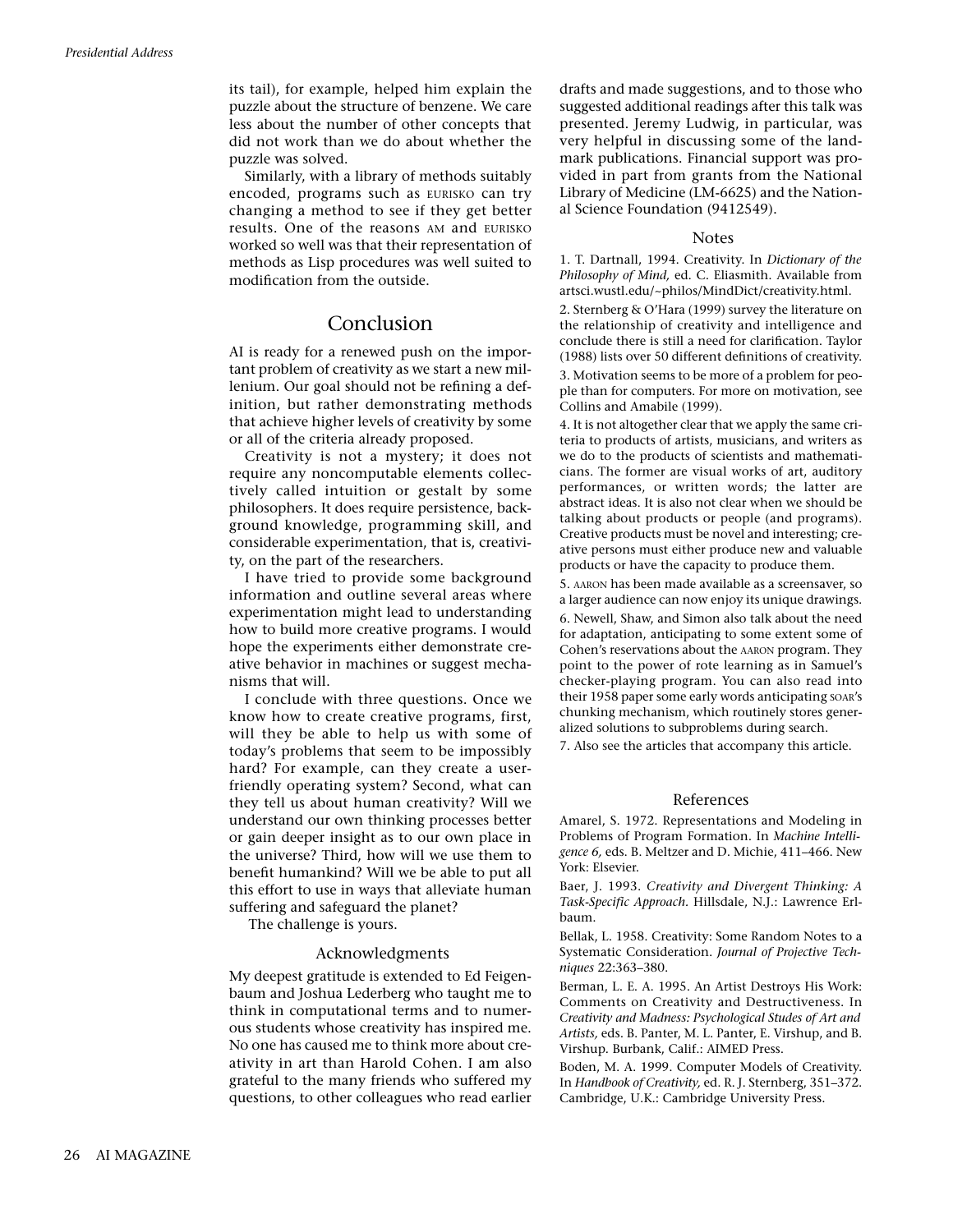Boden, M. A. 1994. What Is Creativity? In *Dimensions of Creativity,* ed. M. A. Boden, 75–117. Cambridge, Mass.: MIT Press.

Brinkley, J. F.; Altman, R. B.; Duncan, B. S.; Buchanan, B. G.; and Jardetzky, O. 1988. The Heuristic Refinement Method for the Derivation of Protein Solution Structures: Validation of Cytochrome-b562. *Journal of Chemical Information and Computer Science* 28(4): 194–210.

Brown, D. C. 1993. Intelligent Computer-Aided Design. In *Encyclopedia of Computer Science and Technology, Volume 28, Supplement 13,* eds. A. Kent and J. Williams. New York: Marcel Dekker. Rev. Article available at www.cs.wpi.edu/~dcb/Papers/EofC-SandT<sub>html</sub>

Buchanan, B. G. 1985. Steps Toward Mechanizing Discovery. In *Logic of Discovery and Diagnosis in Medicine,* ed. K. F. Schaffner, 95–114. Berkeley, Calif.: University of California Press.

Buchanan, B. G.; Mitchell, T. M.; Smith, R. G.; and Johnson, Jr., C. R. 1978. Models of Learning Systems. In *Encyclopedia of Computer Sciences and Technology, Volume 11,* ed. J. Belzer, 24–51. New York: Marcel Dekker.

Buchanan, B. G.; Smith, D. H.; White, W. C.; Gritter, R. J.; Feigenbaum, E. A.; Lederberg, J.; and Djerassi, C. 1976. Application of Artificial Intelligence for Chemical Inference XXII: Automatic Rule Formation in Mass Spectrometry by Means of the META-DENDRAL Program. *Journal of the American Chemical Society* 98:6168–6172.

Carbonell, J. G. 1986. Derivational Analogy: A Theory of Reconstructive Problem Solving and Expertise Acquisition. In *Machine Learning: An Artificial Intelligence Approach, Volume 2,* eds. R. S. Michalski, J. G. Carbonell, and T. M. Mitchell, 371–392. San Francisco, Calif.: Morgan Kaufmann.

Chase, W. G., and Simon, H. 1973. Perception in Chess. *Cognitive Psychology* 4(1): 55–81. Reprinted in Simon, H. E. 1979. *Models of Thought.* New Haven, Conn.: Yale University Press.

Cohen, H. 1999a. Colouring without Seeing: A Problem in Machine Creativity. *AISB Quarterly* 102:26–35.

Cohen, H. 1999b. A Self-Defining Game for One Player. Invited Talk presented at the ACM/SigCHI Conference on Creativity and on Cognition, 10–13 October, Loughborough, United Kingdom. Available a the contract of the contract of the contract of the contract of the contract of the contract of the contract of the contract of the contract of the contract of the contract of the contract of the contract of the contract

acm.proxy.nova.edu/pubs/articles/proceedings/chi/3 17561/p14-cohen/p14-cohen.pdf.

Collins, M. A., and Amabile, T. M. 1999. Motivation and Creativity. In *Handbook of Creativity,* ed. R. J. Sternberg, 297–312. Cambridge, U.K.: Cambridge University Press.

Colton, S., and Steel, G. 1999. Artificial Intelligence and Scientific Creativity. AISB *Quarterly, Journal of the Society for the Study of Artificial Intelligence and the Simulation of Behavior,* 102:44–50.

Colton, S.; Bundy, A.; and Walsh, T. 2000. Automatic Invention of Integer Sequences. In Proceedings of the Seventeenth National Conference on Artificial Intelligence, 558–563. Menlo Park, Calif.: American Association for Artificial Intelligence.

Cope, D. 1998. A Musical Turing Test between the Works of Bach and Compositions by an AI Program. Invited talk presented at the Fifteenth National Conference on Artificial Intelligence, 26–30 July, Madison, Wisconsin.

Dacey, J. S., and Lennon, K. H. 1998. *Understanding Creativity: The Interplay of Biological, Psychological, and Social Factors.* San Francisco, Calif.: Josey-Bass.

Davis, R., and Buchanan, B. G. 1977. Meta-Level Knowledge: Overview and Applications. In Proceedings of the Fifth International Joint Conference on Artificial Intelligence, 920–927. Menlo Park, Calif.: International Joint Conferences on Artificial Intelligence.

Davis, R., and Lenat, D. 1982. *Knowledge-Based Systems in Artificial Intelligence.* New York: McGraw-Hill. deBono, E. 1970. *Lateral Thinking: Creativity Step by Step.* New York: Harper Collins.

Falkenhainer, B.; Forbus, K.; and Gentner, D. 1989. The Structure Mapping Engine: Algorithms and Examples. *Artificial Intelligence* 41(1): 1–63.

Gedo, J. E. 1990. More on Creativity and Its Vicissitudes. In *Theories of Creativity*, eds. M. A. Runco and R. S. Albert, 35–45. Newbury Park, Calif.: Sage.

Gero, J. 1992. *Artificial Intelligence in Design.* Dordrecht, The Netherlands: Kluwer.

Ghiselin, B. 1952. *The Creative Process.* New York: Mentor.

Goel, A. 1997. Design, Analogy, and Creativity. *IEEE Expert* 12(3): 62–70.

Gruber, T. R. 1993. A Translation Approach to Portable Ontology Specifications. *Knowledge Acquisition* 5(2): 199–200.

Guildford, J. P. 1950. Creativity. *American Psychologist* 5:444–454.

Harmon, L. R. 1956. Social and Technological Determiners of Creativity. In The 1955 University of Utah Research Conference on the Identification of Creative Scientific Talent, ed. C. W. Taylor, 42–52. Salt Lake City, Utah: University of Utah Press.

Hofstadter, D. R. 1985. *Metamagical Themes: Questing for the Essence of Mind and Pattern.* New York: Basic.

Holland, J. H. 1992. *Adaptation in Natural and Artificial Systems.* 2d ed. Ann Arbor, Mich.: University of Michigan Press.

Johnson-Laird, P. N. 1999. Jazz Improvisation: A Theory at the Computational Level. In *Representing Musical Structure,* ed P. N. Laird*.* San Diego, Calif.: Academic.

Johnson-Laird, P. N. 1988. Freedom and Constraint in Creativity. In *The Nature of Creativity: Contemporary Psychological Perspectives,* ed. R. J. Sternberg, 202–219. Cambridge, U.K.: Cambridge University Press.

Koestler, A. 1964. *The Act of Creation.* London: Hutchinson.

Kuhn, T. 1970. *The Structure of Scientific Revolutions.* Chicago: University of Chicago Press.

Langley, P.; Simon, H. A.; Bradshaw, G. L.; and Zytkow, J. M. 1987. *Scientific Discovery: Computational Explorations of the Creative Process.* Cambridge, Mass.: MIT Press.